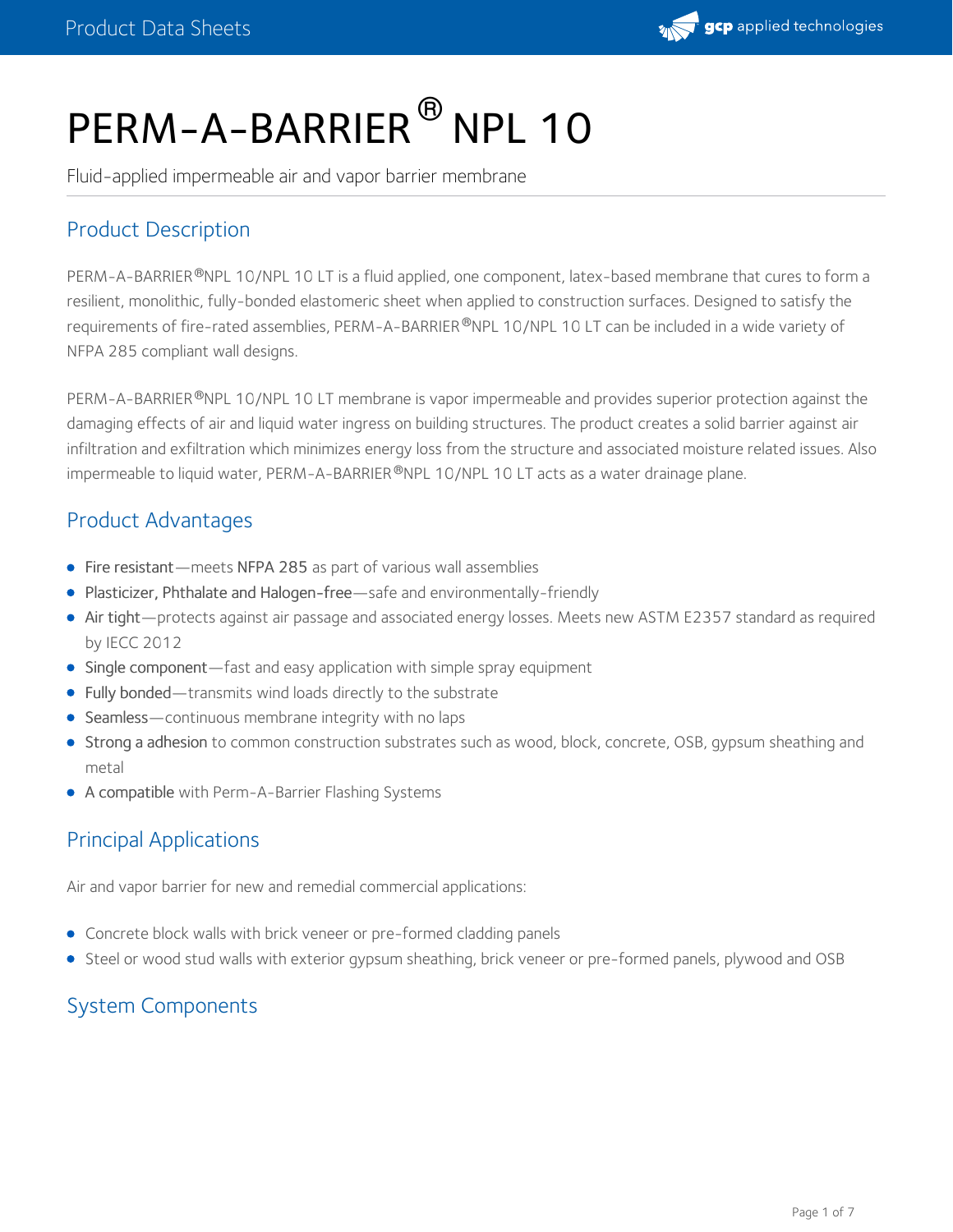

- $\bullet$  PERM-A-BARRIER<sup>®</sup> NPL 10/ NPL 10 LT membrane—for vertical applications
- S100 Sealant—one part neutral curing, ultra low modulus silicone sealant for detailing and joint treatments.
- **BITUTHENE<sup>®</sup> Liquid Membrane**—for details and terminations
- PERM-A-BARRIER® Wall Flashing—two component, trowel grade, asphalt modified urethane for sealing patches, terminations, brick ties, etc
- PERM-A-BARRIER® Detail Membrane—flexible, fully-adhered membrane for detail flashing areas
- PERM-A-BARRIER® Aluminum Flashing—flexible, aluminum faced, fully-adhered membrane for detail flashing areas

## Installation

#### Safety

Refer to product label and SDS (Safety Data Sheet) before use. All users should acquaint themselves with this information prior to working with the material. Carefully read detailed precaution statements on the product labels and SDS before use.

SDSs can be obtained from our web site at gcpat.com or by contacting us toll free at 866-333-3SBM (3726).

#### Surface Preparation

All surfaces must be sound and free from spalled areas, loose aggregate, loose nails or screws, sharp protrusions or other matter that will hinder the adhesion or regularity of the membrane installation. The surface must also be free from frost, dirt, grease, oil or other contaminants. Clean loose dust and dirt from the surface by brushing or wiping with a clean, dry cloth.

#### Concrete and Other Monolithic Cementitious Surfaces

Surface irregularities greater than 1/4 in. (6 mm) across and/ or 1/8 in. (3 mm) in depth should be pre-treated with BITUTHENE®Liquid Membrane or repaired with a lean mortar mix or nonshrinking grout. Remove concrete form lines and any high spots greater than 1/8 in. (3 mm) in height to ensure uniform surface. On highly dusty or porous substrates it may be necessary to apply a scratch coat of Perm-A-Barrier NPL 10/NPL 10 LT membrane prior to spraying to full thickness.

#### Concrete Masonry Units (CMU)

The CMU surface should be smooth and free from projections. Strike all mortar joints full and flush to the face of the concrete block. Fill all voids and holes, particularly at the mortar joints, with a lean mortar mix or nonshrinking grout. Alternatively, a parge coat (typically one part cement to three parts sand) may be used over the entire surface.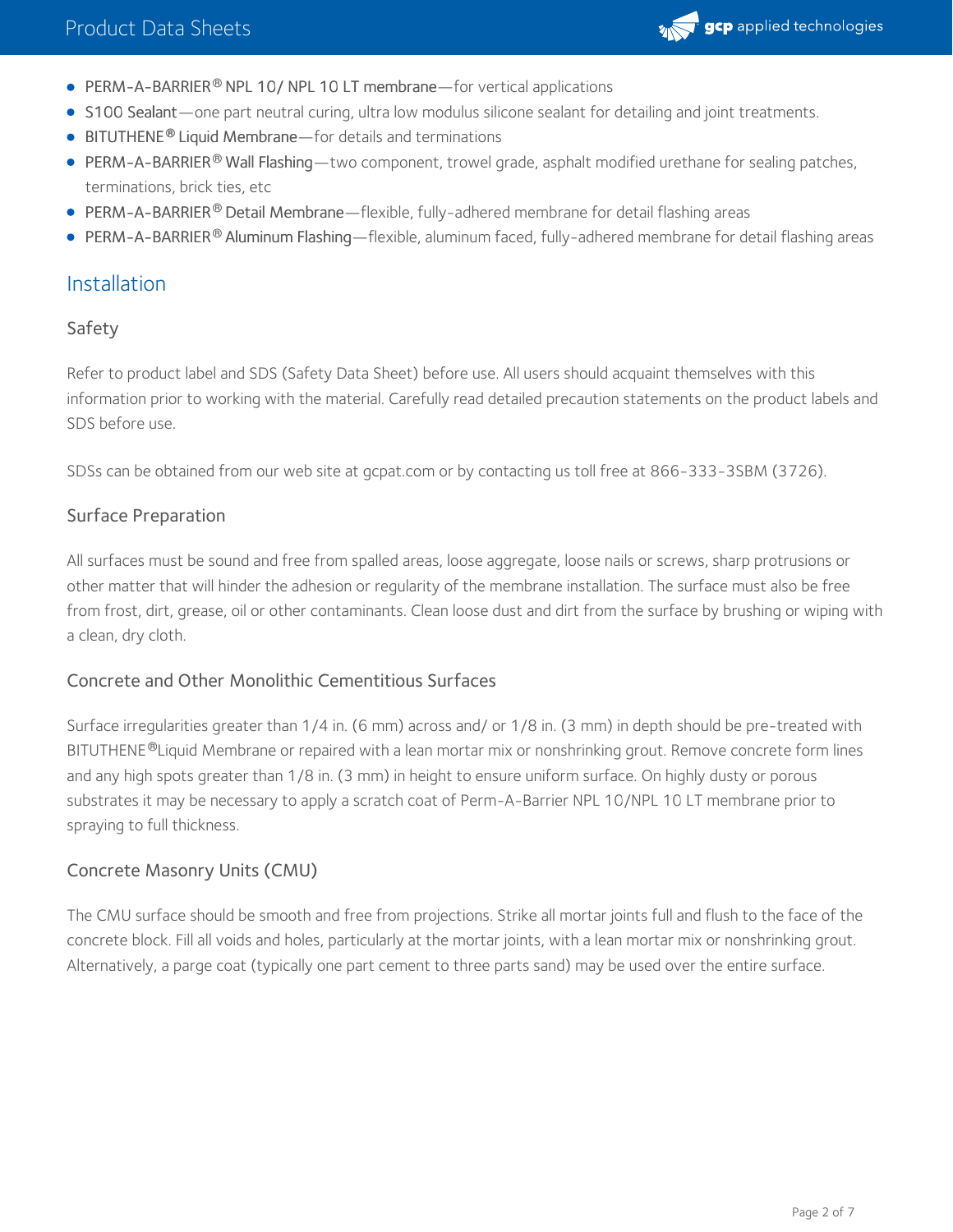

#### Exterior Sheathing Panels

PERM-A-BARRIER®NPL 10/NPL 10 LT membrane may be applied directly to exterior sheathing panels such as glass faced wall boards, exterior drywall, and CMU. To avoid deflection at the panel joints, fasten corners and edges with appropriate screws. Fasteners should be driven flush with the panel surface (not counter sunk) and into the framing system in accordance with the manufacturers recommendations. Completely fill the sheathing joint with S100 Sealant and then install a scratch coat (approx. 15-30 mils) of S100 Sealant with a margin trowel or similar onto the face of the sheathing approximately 1 in. (25 mm) on each side of the sheathing joint, ensuring the edges are tapered to prevent shadowing of the spray application. Once the sealant is tack free, the Perm-A-Barrier NPL 10/NPL 10 LT membrane may be applied.

#### **Detailing**

Detailing should be completed prior to applying the full coverage of PERM-A-BARRIER®NPL 10/NPL 10 LT membrane. The field application should completely cover the detail areas to provide a continuous membrane.

For a complete description and instructions on individual details, consult the separate detail sheets.

Transitions to beams, columns, window and door frames, etc. should be made with a strip of PERM-A-BARRIER®Detail Membrane, PERM-A-BARRIER ®Aluminum Flashing or PERM-A-BARRIER ®Wall Flashing. Only PERM-A-BARRIER ®Wall Flashing can be used for through wall flashing applications or under masonry units. Optimum adhesion will be achieved when the membrane or flashing is lapped onto the cured PERM-A-BARRIER®NPL 10/NPL 10 LT membrane. As soon as the PERM-A-BARRIER®NPL 10 membrane is cured (approximately 24 hrs after application at 50% R.H, 68°F), it is ready to accept self-adhered membranes or flashings.

A minimum 6 in. (150 mm) wide strip of PERM-A-BARRIER®Detail Membrane, PERM-A-BARRIER®Aluminum Flashing or PERM-A-BARRIER®Wall Flashing should be installed and centered over all outside corners ensuring that all horizontal laps shed water. Self-adhered flashing at corners may be installed prior to the PERM-A-BARRIER®NPL 10/NPL 10 LT application in accordance with the applicable data sheet and installation instructions or after Perm-A-Barrier NPL 10/NPL 10 LT has cured.

Avoid installing S100 Sealant under self-adhered flashing. Best practice would be to install corner flashing prior to detailing exterior sheathing joints with S100 Sealant.

Any gaps around penetrations should be grouted solid or caulked with BITUTHENE®Liquid Membrane or a polyurethane sealant prior to the PERM-A-BARRIER®NPL 10/NPL 10 LT membrane application. If applying NPL-10 prior to detailing penetrations, apply NPL-10 up to penetration and then detail with S100 Sealant by filling any gaps and overlapping onto the NPL and penetrant 2.5 in (64 mm). Refer to GCP standard penetration details.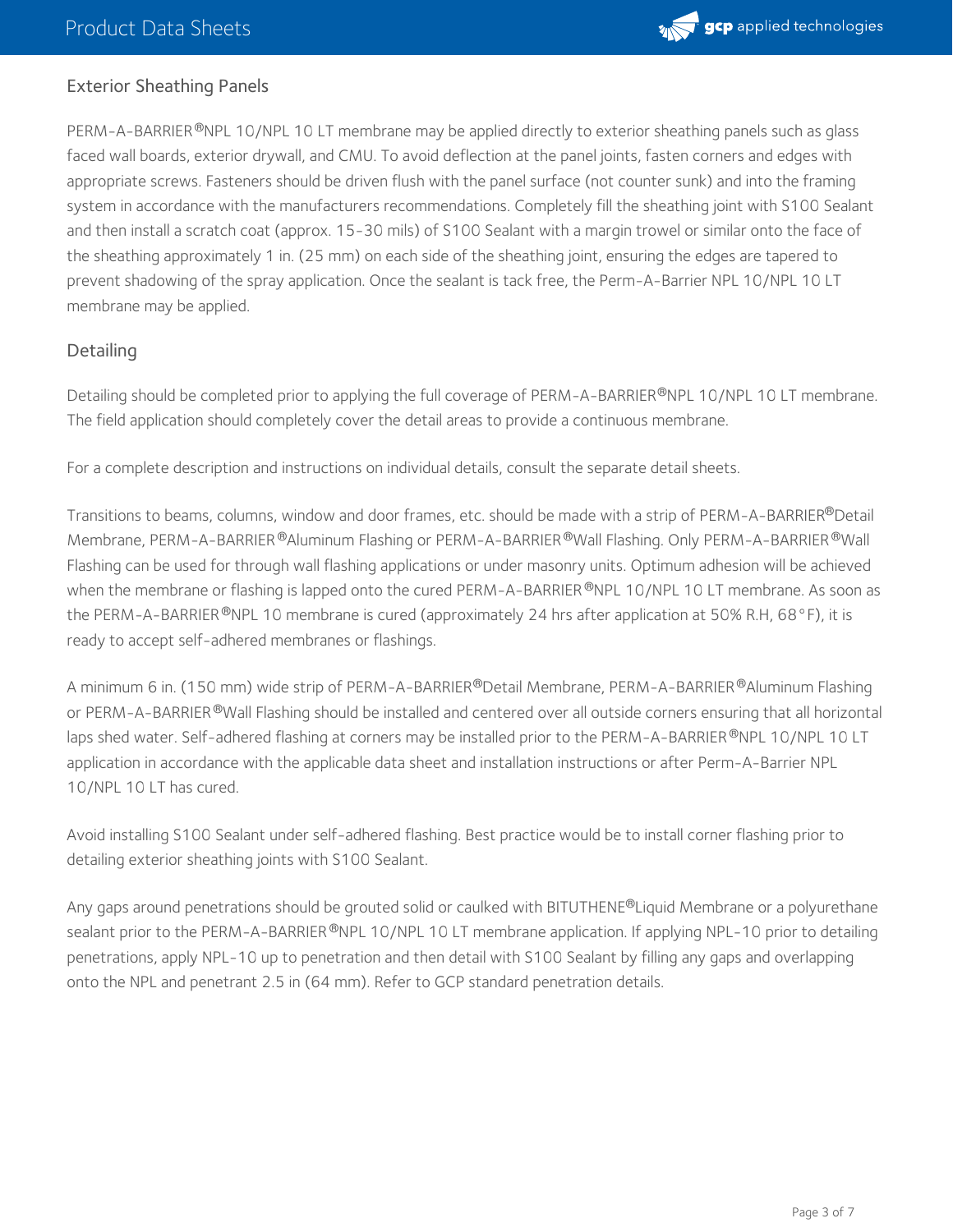



#### Membrane Application

PERM-A-BARRIER®NPL 10/NPL 10 LT membrane can be installed through a spray application. The product may be applied by roller or brush, however spray application is the preferred method. If applying the membrane by roller or brush, multiple material passes may be necessary to ensure that the required wet thickness is achieved.

Contact GCP for further details of local applicators, application techniques and spray equipment.

#### Application Temperature

In spray applications, PERM-A-BARRIER®NPL 10 membrane may be applied at temperatures as low as 40°F (4°C). NPL 10 LT may be applied as low as 25°F (-4C). It is not recommended for use when cold and/or damp conditions exist for prolonged periods. The product is a water-based material. As with all water-based materials, it is subject to freezing at temperatures below 32°F (0°C).

#### Thickness Control

Application thickness is controlled in vertical applications by marking the area and spot checking the thickness with a wet film thickness gauge. Swipe marks on the surface of the PERM-A-BARRIER ®NPL10/ NPL 10 LT membrane are acceptable as long as the minimum thickness is maintained.

#### Coverage Rates

PERM-A-BARRIER®NPL 10/NPL 10 LT membrane is typically applied at a minimum thickness of 70 mils wet. The theoretical coverage rate (not including waste) at a thickness of 70 mils is approximately 23 ft<sup>2</sup>/gal to reach a 40 mil dry film thickness.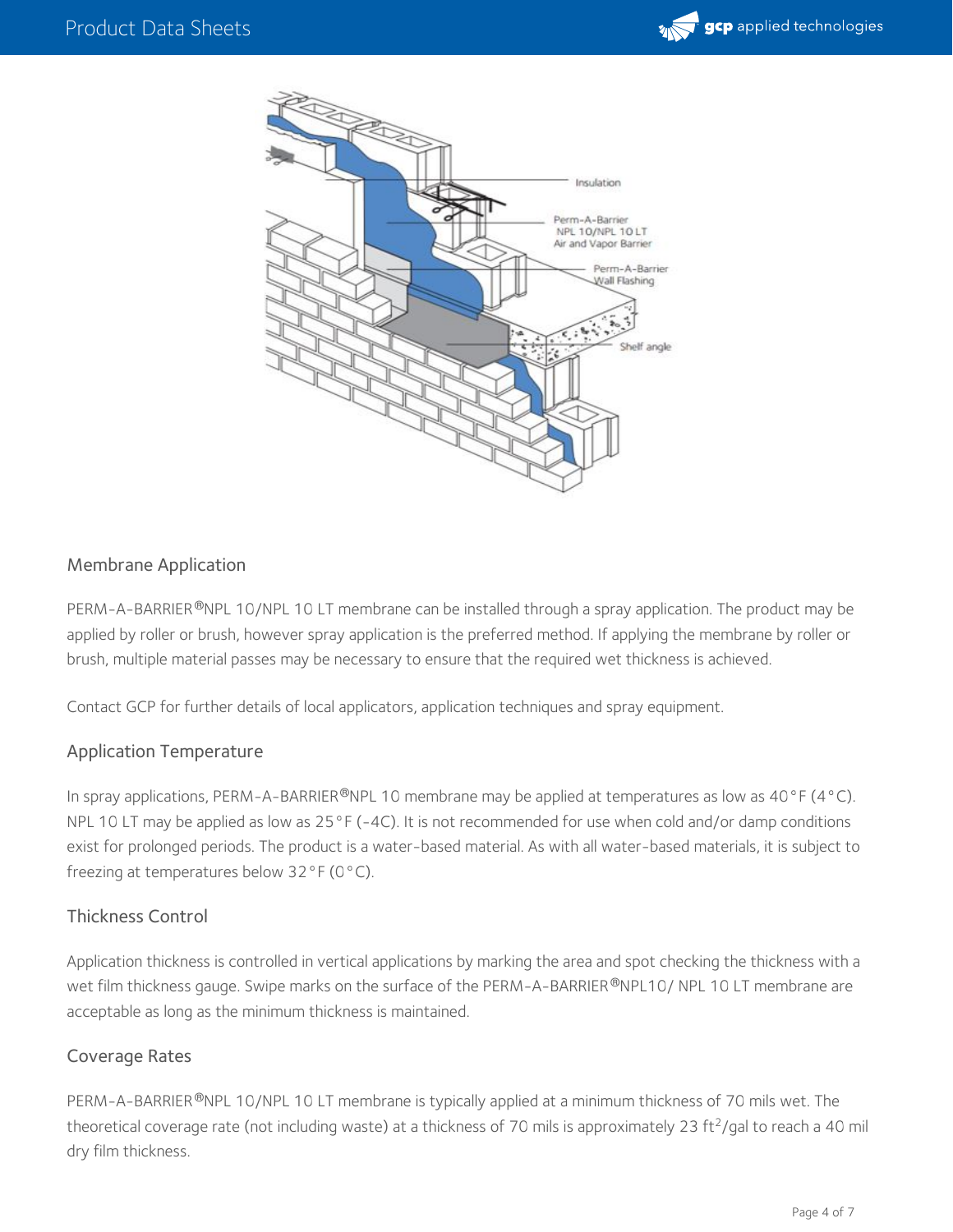

Coverage may vary depending on application technique and may be reduced over rough and uneven substrates. The applicator goal should be a continuous membrane at a thickness of 70 mils wet, adjust coverage rate accordingly.

## Drying

PERM-A-BARRIER®NPL 10/NPL 10 LT membrane is dry to touch and can be overcoated within 4 hours under normal conditions (50% R.H, 68°F). The product dries through in 24 hours at normal conditions (50% R.H, 68°F). Drying and skinning times may vary depending on temperature, humidity and surface conditions.

### Application of Insulation and Finishes

PERM-A-BARRIER®NPL 10/NPL 10 LT membrane is not suitable for permanent exposure. Insulation boards may be installed after the product has fully cured. If the insulation cannot be applied within 2 months of the membrane application, some form of temporary protection (such as tarpaulins) should be used to protect the product from the effects of sunlight. Installation of insulation boards can be accomplished by using compatible mechanical fasteners or, solvent free insulation adhesive.

## Cleaning

Tools and equipment are most effectively cleaned with using a dish soap mix of 1 oz/per gallon water.(i.e. DAWN ® Ultra-2x Active Suds). This method works before material is cured. Mineral Spirits can be used on cured material on tools to remove. Flush system before its used to remove the light oil which was left from factory testing. NPL 10 is a water base product, so soapy water mix to prime pump is best (1-2 gallons). For short shutdown periods, material can remain in equipment and delivery lines. Material should not be left in system for any period of time if temperatures are expected to drop below 40 °F (4 °C). Normal flushing of system use soapy mix until clear/clean mix is observed (stored at 40 °F or above).

\*\* Long-term storage, after system has been cleaned with soapy water mix several options can be used. Flushing oil, Graco®- Pump Armor™, Titan™-LS-10 Liquid Shield™ Plus or Mineral Spirits can be pumped through system. Be sure to always pump soapy water mix prior to priming system with NPL 10.

Note: use proper Safety equipment required and follow all laws/ rules of waste disposal materials.

# Storage and Handling

PERM-A-BARRIER®NPL 10/NPL 10 LT membrane should be stored under cover in original sealed containers above 40°F (4°C) and below 100°F (38°C). The shelf life is 9 months in unopened containers. Store opened containers with plastic protective liner covering the material.

## Limitations

PERM-A-BARRIER®NPL 10/NPL 10 LT membrane should not be used in areas where it will be permanently exposed to sunlight, weather or traffic.

Maximum UV exposure period is 2 months in typical conditions, 1 month in severe exposure.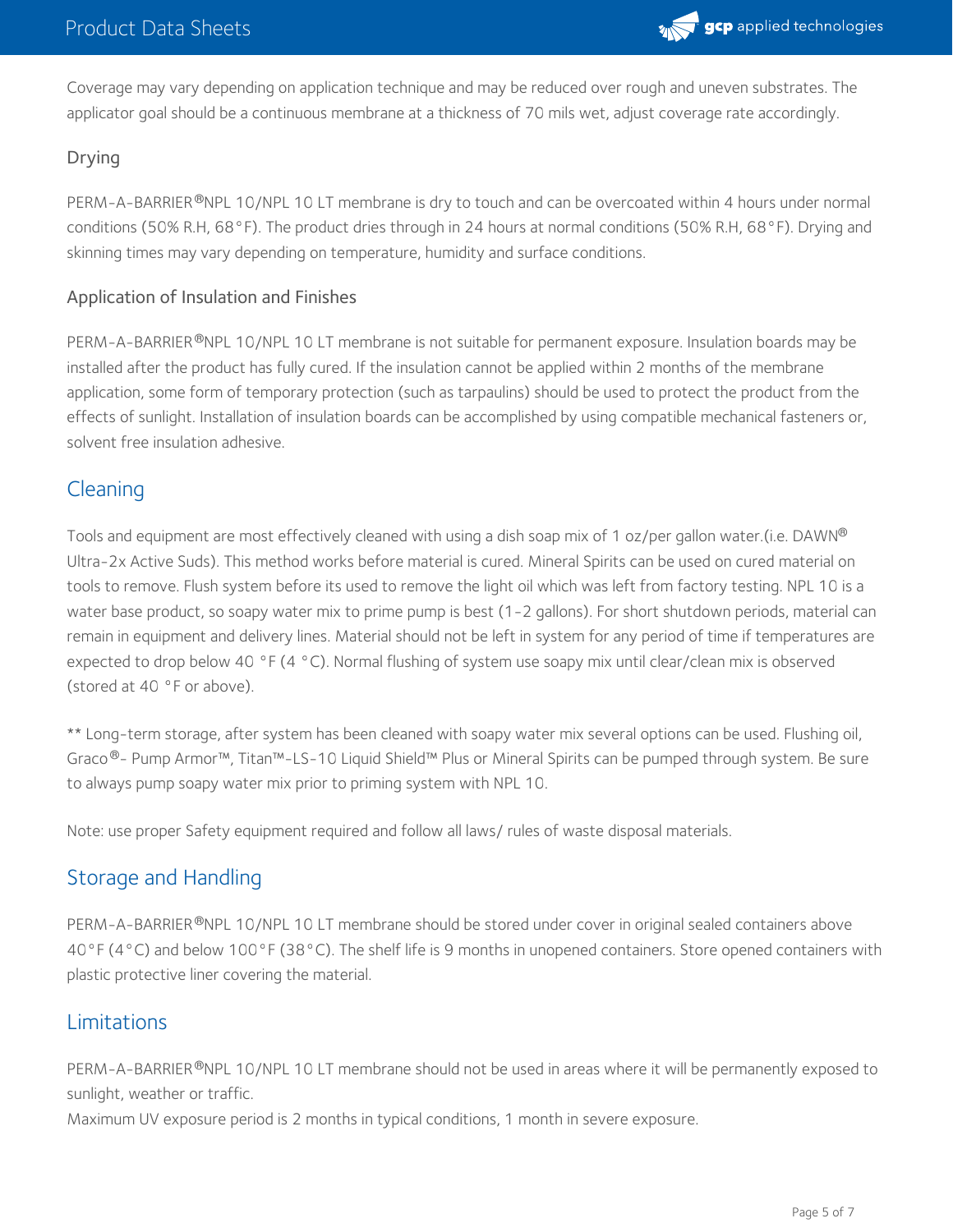

Do not apply PERM-A-BARRIER®NPL 10/NPL 10 LT membrane in wet weather. PERM-A-BARRIER®NPL 10 should not be applied if rain or temperatures below 40°F (4°C) are expected within 24 hrs. PERM-A-BARRIER®NPL 10 LT should not be applied if rain or temperatures below 25°F (-4°C) are expected within 24 hrs. PERM-A-BARRIER®NPL 10/NPL 10 LT membrane should be kept from freezing as it is subject to freezing at temperatures below 32°F (0°C).

Finished and exposed surfaces should be protected from overspray.

PERM-A-BARRIER®NPL 10/NPL 10 LT should be installed over S100 Sealant at exterior sheathing panel joints only.

PERM-A-BARRIER®NPL 10/NPL 10 LT membrane should not be used in waterproofing applications or in hydrostatic conditions. This product is not compatible with petroleum solvents, fuels and oils, materials containing creosote, pentachlorophenol or linseed oil.

# Physical Properties

| <b>PROPERTY</b>                                                | NPL 10 TYPICAL VALUE (NPL 10 LT IF DIFFERENT)                                       | <b>TEST METHOD</b>  |
|----------------------------------------------------------------|-------------------------------------------------------------------------------------|---------------------|
| Color                                                          | Grey                                                                                |                     |
| Solids content by volume                                       | 53% (48%)                                                                           |                     |
| Density                                                        | 9.6 lbs./gal (9.37 lbs./gal)                                                        |                     |
| Drying time @ 50% R.H., 68%1                                   | 4 hours - tack free                                                                 |                     |
|                                                                | 24 hours - fully dry                                                                |                     |
| Air permeance                                                  | <0.02 L/s·m <sup>2</sup> @ 75 Pa (<0.004 cfm/ft <sup>2</sup> @ 1.57 psf) ASTM E2178 |                     |
| Assembly air permeance                                         | <0.02 L/s·m <sup>2</sup> @ 75 Pa (<0.004 cfm/ft <sup>2</sup> @ 1.57 psf) ASTM E2357 |                     |
| Water Resistance                                               | Pass                                                                                | ASTM E331           |
| Water vapor transmission                                       | <1 Perms                                                                            | ASTM E96 - Method A |
|                                                                | <1 Perms                                                                            | ASTM E96 - Method B |
| Pull adhesion to glass-mat faced gypsum sheathing <sup>2</sup> | 20 psi                                                                              | ASTM D4541          |
| Pull adhesion to concrete                                      | 50 psi                                                                              | ASTM D4541          |
| Elongation                                                     | 550%                                                                                | ASTM D412-Die C     |
| Nail sealability                                               | Pass                                                                                | ASTM D1970          |
| Low temperature flexibility and crack bridging                 | Pass at $-15^{\circ}$ F (at $-26^{\circ}$ C)                                        | <b>ASTM C1305</b>   |

Footnotes:

1. Drying and skinning times may vary depending on temperature, humidity and surface conditions.

2. Failure occurs when glass facing pulls away from gypsum core Lab value, field results may vary.